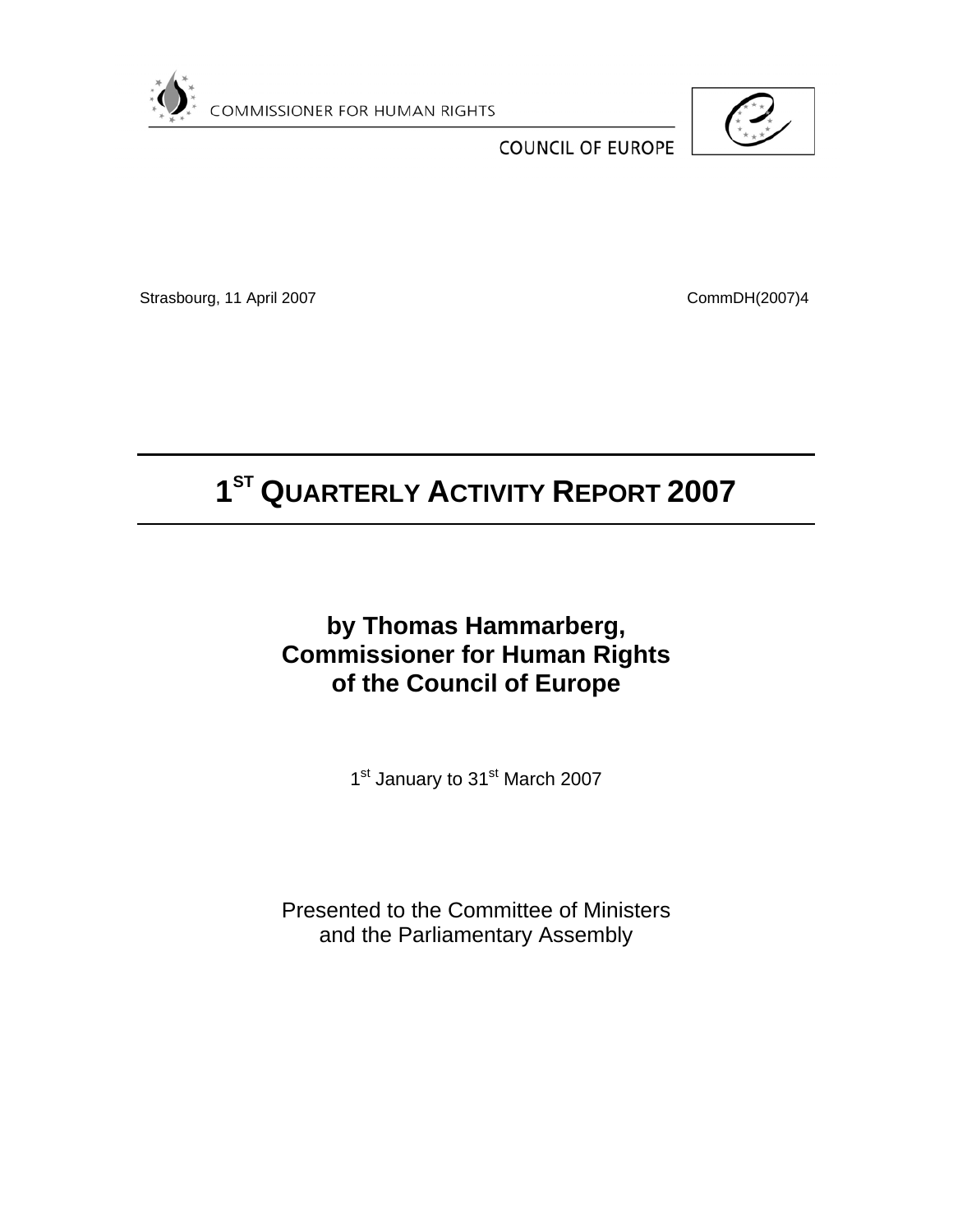# **CONTENTS**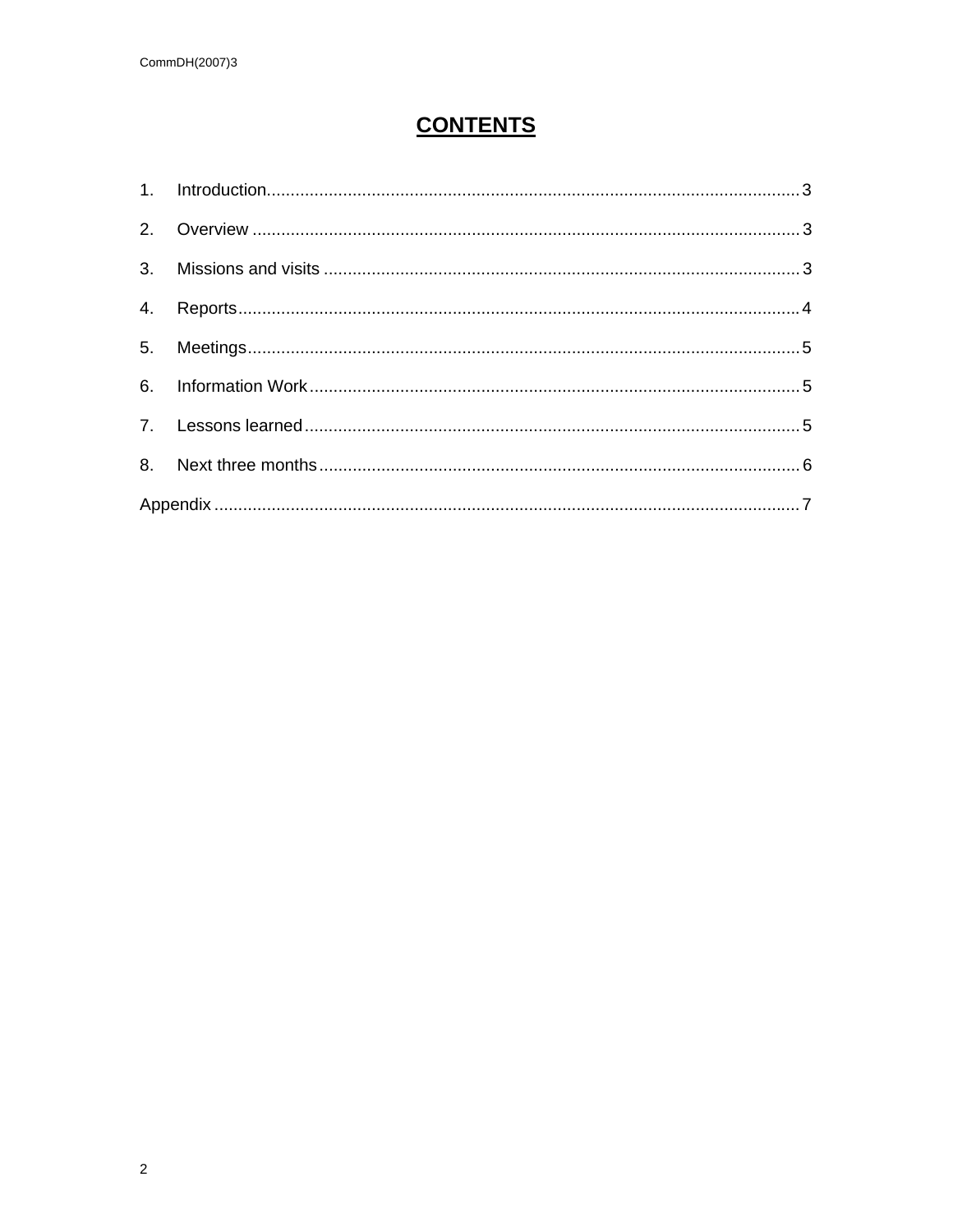## **1. Introduction**

This is the first of quarterly reports on the activities of the Office of the Commissioner covering the period from  $1<sup>st</sup>$  January to 31 March 2007. The purpose with this brief overview of the activities is to give some deeper understanding of what the Office is doing on a more daily basis, also as a background for a discussion on how the Office could improve.

In the end of the report the Commissioner summarizes some of the lessons learnt and gives information of activities planned for the forthcoming quarter.

#### **2. Overview**

The Commissioner travelled on official missions or visits to Georgia, including Abkhazia and South Ossetia; Russian Federation with focus on Chechnya and to the United Nations in New York to discuss the issue of decertification of Police Officers in Bosnia and Herzegovina.

A follow up visit was made by staff members to Sweden. Much time in the Office was spent on drafting reports from earlier missions and visits.

The preparation of the forthcoming conference in Athens on cooperation between the Commissioner and national human rights structures continued. A preparatory meeting with ombudsmen was held in Berlin.

The Commissioner spoke at international meetings on the death penalty (Paris) and migrant children (Warsaw). He took part in the Council of Europe conference in San Marino on the follow up to the report of the Group of Wise Persons and its recommendations on the future of the Court in Strasbourg.

He took part in the January session of the Parliamentary Assembly and spoke on two issues: children's rights and measures against HIV/AIDS.

Finally, the Office itself started a process of restructuring in order to establish Units. It continued, nevertheless, to suffer from the effects of understaffing.

#### **3. Missions and visits**

In Georgia (12-16/2) the Commissioner focused on the "frozen conflicts" in relation to Abkhazia and South Ossetia and visited both these areas where he had discussions with political leaders. He also visited places of detention and other institutions, including schools. In Abkhazia he could secure the release of Levan Mamasikhlisi whose case had been brought to the Strasbourg court. In Tbilisi he met the President, the Foreign Minister, the Minister for Minister of Refugees and Accommodation of Georgia, the Minister of Justice and other leading government representatives. One of the themes for discussion was the situation of displaced persons. The Commissioner also visited penitentiary institutions. The report is now being written.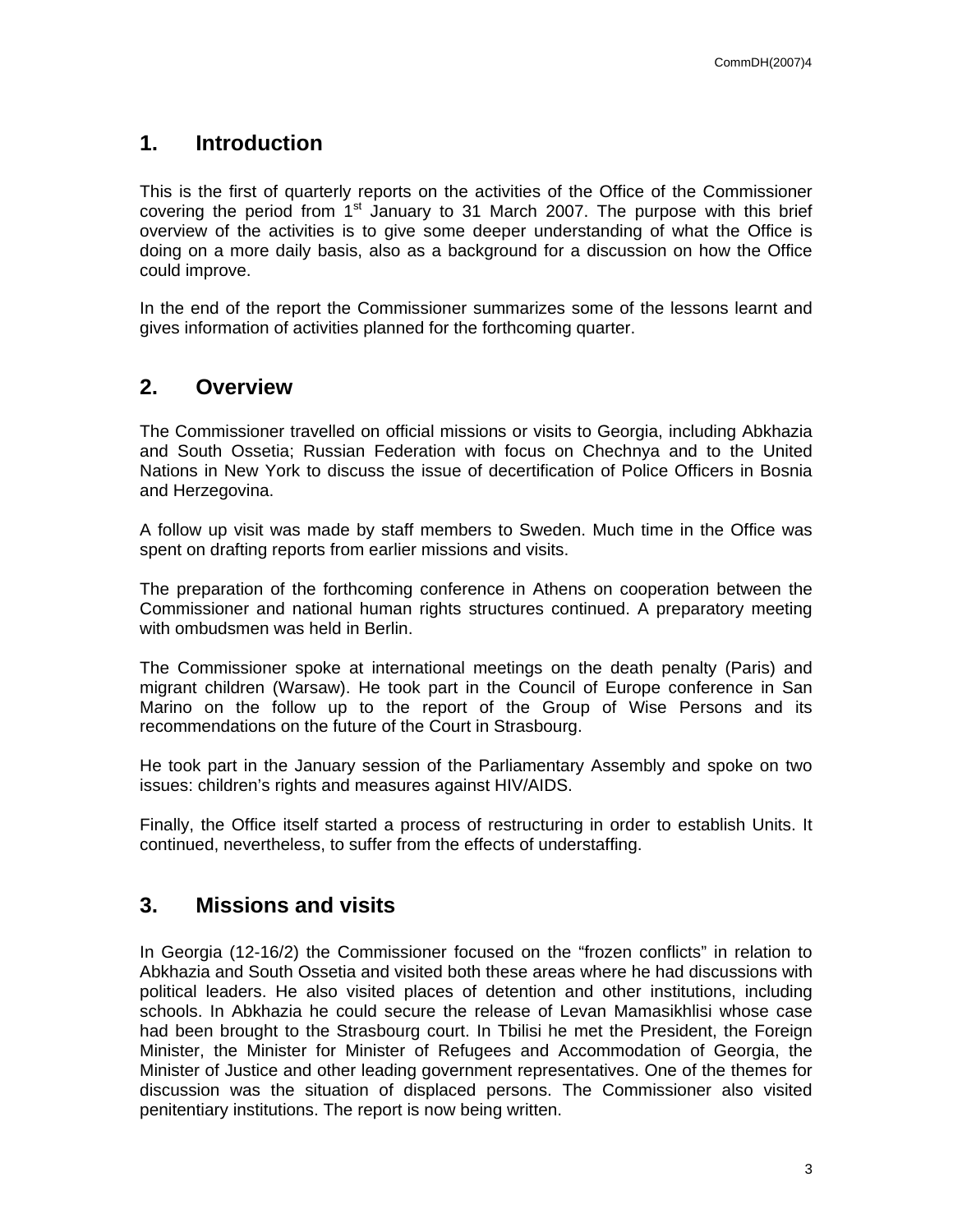The Commissioner was in North Ossetia (26/2) and paid tribute to the victims of the terrorist act in Beslan. He visited Chechnya (27/2-1/3) and Moscow (2/3). In Chechnya, he visited a remand detention centre, a police head quarter, a camp for security forces, the forensic medical centre, the central hospital and schools. He gave a lecture at the university and took part in a human rights conference organized by the regional ombudsman. He travelled to the region of Vedeno where he met local authorities, school and health personnel and others. The visit was covered by Russian and international media. In Moscow the Commissioner discussed his conclusions with the deputy Foreign Minister Mr. Alexander Yakovenko and the Prosecutor General Yuri Chaika and gave a widely attended press conference. The report is now being drafted.

While visiting Belfast (9/02) to deliver a lecture on the impact of conflicts on children, the Commissioner met with several independent institutions working for the protection of human rights, NGOs as well as members of the "Bill of Rights" Forum of Northern Ireland.

During the visit in Warsaw (20/3) for a conference the Commissioner also had a meeting with the Polish Foreign Minister for a discussion about European human rights work and also the issue of lustration.

The visit to United Nations in New York was planned as a follow up to the special mission to Sarajevo in December 2006 on the issue of the way the UN conducted the vetting of Police Officers in Bosnia and Herzegovina up until the end of 2002. On this issue the Commissioner is following up a previous work by the Venice Commission (see appendix).

The follow up visit to Sweden was conducted by two staff members and the report is now being finalized for forthcoming submission to the government. For reasons of impartiality and ethics this report is approved by the Director of the Office and not by the Commissioner.

## **4. Reports**

Assessment and follow-up reports are now under production or have in draft form been submitted to the respective government on (for Assessment Missions) Germany and Ukraine and on (for Follow up visits) Latvia, Lithuania, Estonia, Poland, Sweden and Denmark. The plan is that the exchanges with governments will be finalized in time for all of these reports to have been submitted to the Committee of Ministers before the Summer break.

There have been unfortunate delays in the report writing which the Commissioner is discussing with the Office. The procedure is that respective government has a decent possibility to make comments on draft reports before they are finalized. Governments also have a possibility to add a written comment to the report as an appendix.

While the reports are drafted in a spirit of dialogue and cooperation with the Authorities concerned, they remain nonetheless the expression of the Commissioner's analyses and views.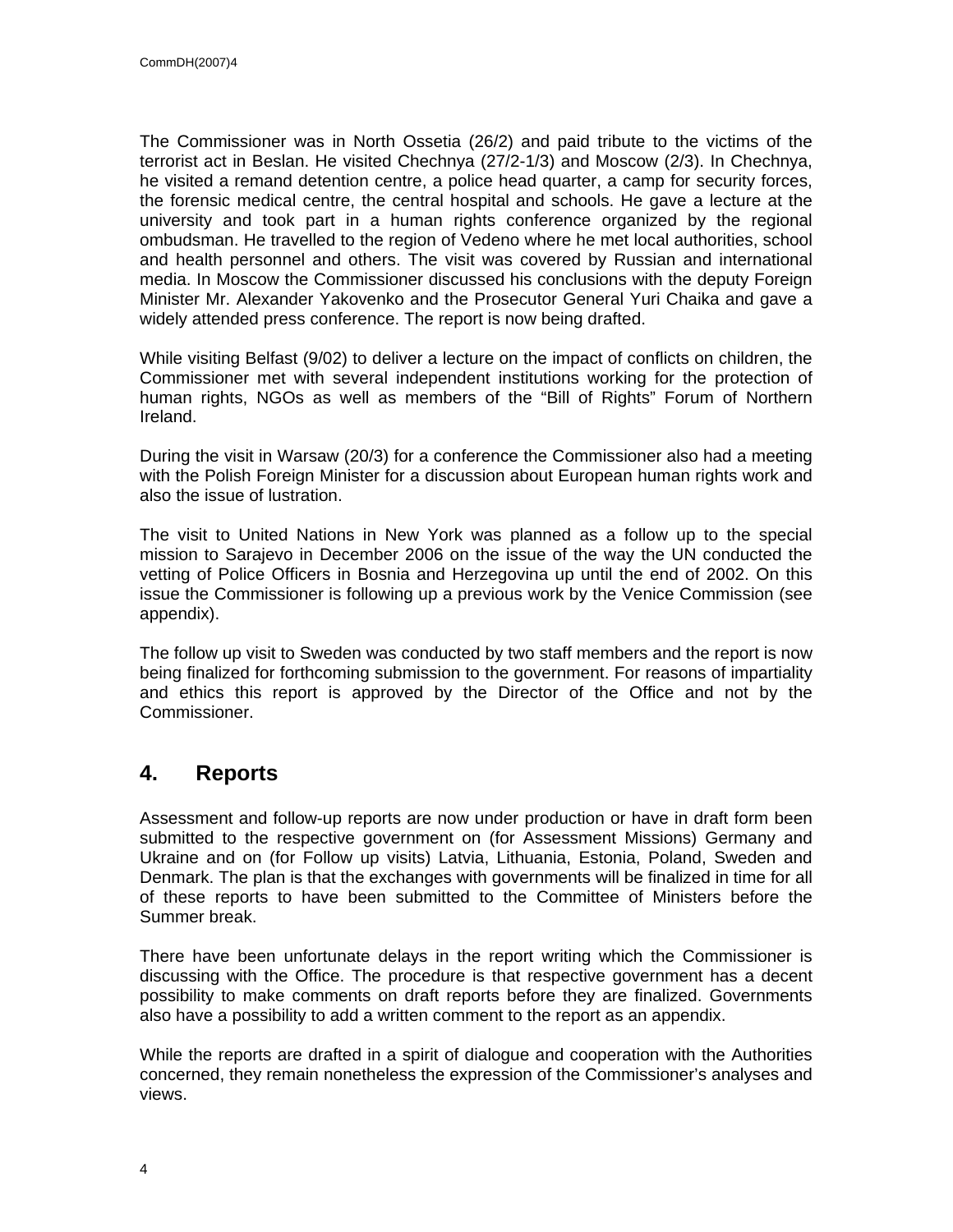#### **5. Meetings**

The consultation with Ombudsmen in Berlin (11/1) was part of the preparation for the major meeting in Athens in April with both Ombudsmen and other national human rights structures. This should also be seen as the Commissioner's contribution to the follow up of the Wise Persons' report on the crisis of the Court.

The Commissioner and two members of the Office took part in the conference in San Marino on that report. Its contribution, which focused on the potential of cooperation with national structures, is published on the web.

#### **6. Information Work**

The Commissioner's speeches on the death penalty and migrant children are published on the web.

Fortnightly viewpoints have been published on juvenile justice; Islamophobia; impunity and human rights crimes in the past; trafficking of human beings; prison conditions; and problems related to lustration measures.

Public statements were made on women's rights (8/3) and victims of terrorism (11/3).

#### **7. Lessons learned**

In general, governments have responded very constructively to suggestions and initiatives by the Commissioner. The discussions with government leaders during missions and visits have been serious, concrete and result oriented.

Also, the ongoing consultations with ombudsmen and other national human rights structures are developing in spite of the diversity of mandates and approaches between the various countries. Contacts with NGOs are also very promising and the Commissioner always invites such organizations for discussions during his travels.

The problem is the *follow up*. Report writing has been unacceptably delayed in some cases and momentum has been lost. The Commissioner is also worried that with the very thin staffing the Office has, it may be difficult to maintain the high quality of analysis and recommendations.

For the moment the Commissioner is spending time to improve the management of the Office. However, there is a limit to how much more can be obtained through improving the efficiency of the operations.

Some more gains could be obtained through better cooperation within the Council of Europe itself and with OSCE, UN and the EU human rights structures. Efforts are being made there and, for instance, before the visit to Georgia the Commissioner had very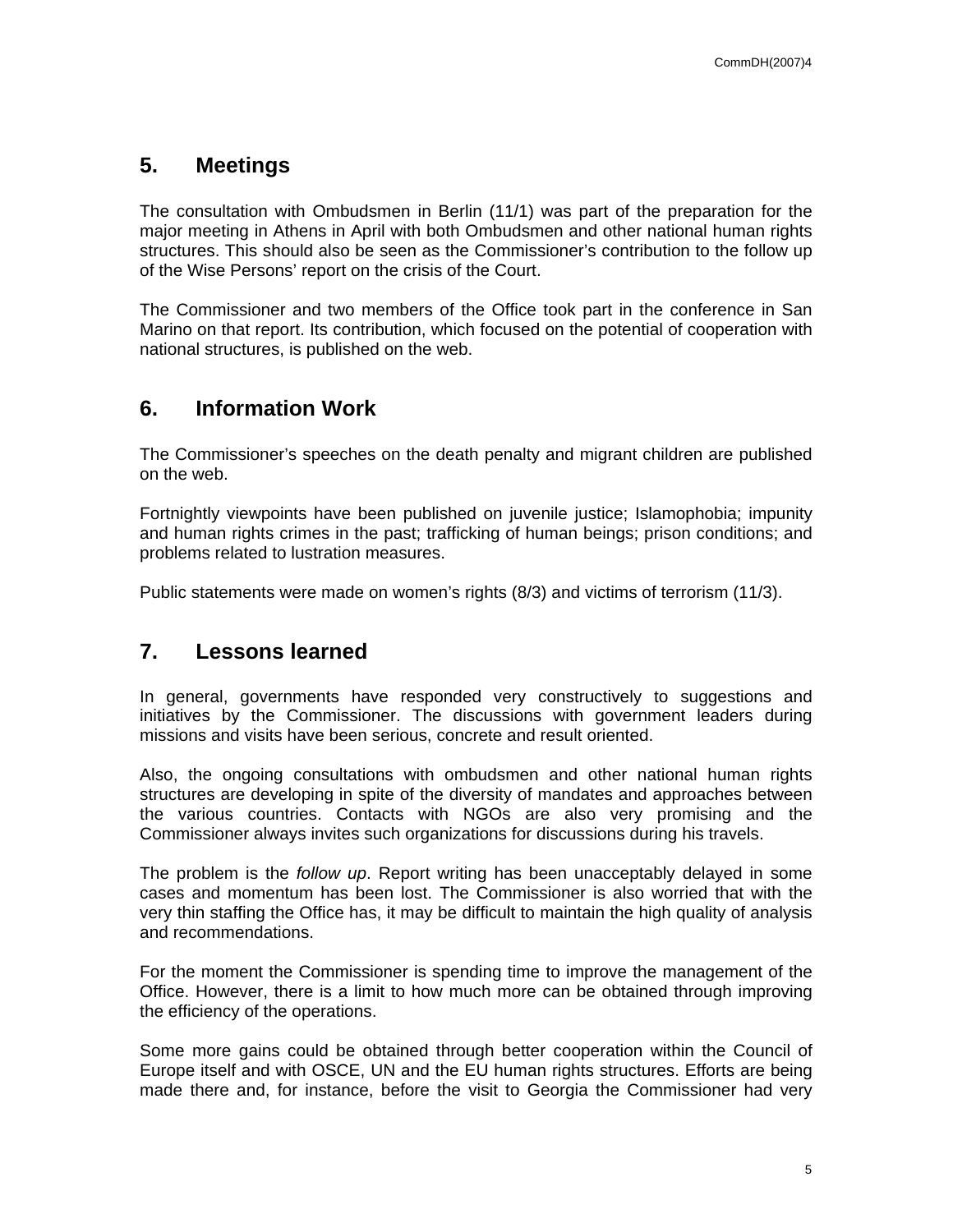constructive cooperation with the UN representative on internally displaced persons – which also was helpful for the government.

Still, the conclusion is that there is a wide gap between expectations and ambitions on the one side and concrete resources on the other.

## **8. Next three months**

- The conference with national human rights structures in Athens (12-13/4)
- Launch of a publication of the Viewpoints published during the  $1<sup>st</sup>$  year of the Commissioner's mandate.
- Consultation with inter-governmental and non-governmental top officials in the field of human rights for discussion on strategies for improvements in Europe (17/3).
- Participation in the PACE human rights day (18/4).
- Participation in the PACE Plenary Session 2nd part (16-20/04)
- CoE conference on cultural/religious dialogue in San Marino (23-24/4).
- Commissioner visit to Brussels (27/4).
- Commissioner visit to an NGO conference in Nicosia, Cyprus (3-4/5).
- 117th Session of the Committee of Ministers Ministerial meeting (11-12/05)
- Assessment mission Austria (21-25/5).
- CommHR seminar on anti-terrorism measures and data protection (1/6).
- Assessment mission to Bosnia and Herzegovina (4-8/6).
- Participation in CoE Democracy Forum in Stockholm (13-15/6).
- Participation in the PACE Plenary Session 3rd part (25-29/06)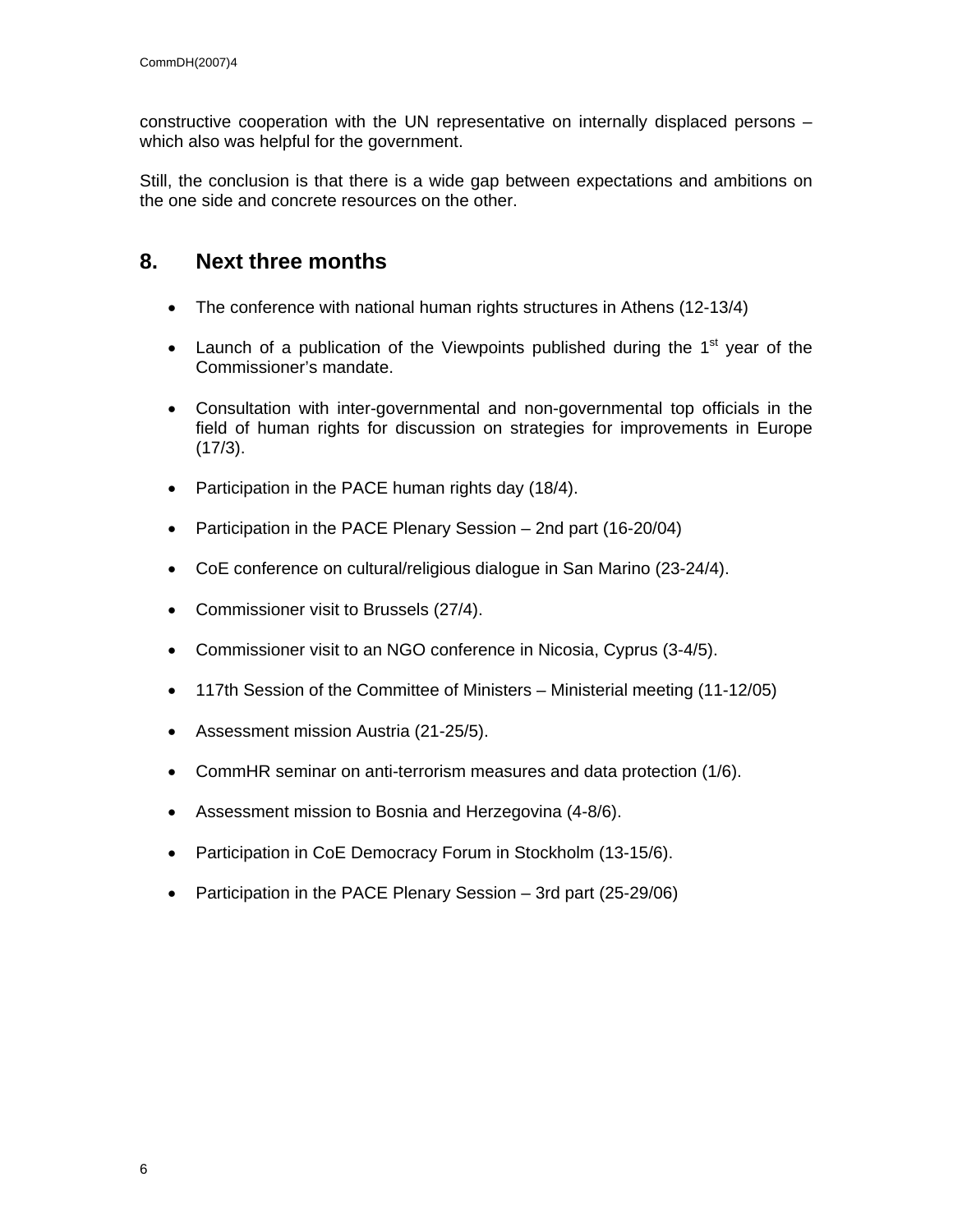## **Appendix**

CommDH/Speech(2006)27

#### **STATEMENT BY THOMAS HAMMARBERG**

#### **COUNCIL OF EUROPE COMMISSIONER FOR HUMAN RIGHTS**

#### **Sarajevo, 22 December 2006**

- 1. I have visited Bosnia and Herzegovina (BiH) for two days in order to assess complaints about the consequences of the UN process of vetting police officers by the International Police Task Force (IPTF) conducted until the end of 2002.
- 2. During the visit, I had meetings and talks with Mr. Zeljko Komsic and Mr Haris Silajdzic, Members of the BiH Presidency; Mr. Adnan Terzic, Chairman of the BiH Council of Ministers; Mr. Mirsad Kebo, BiH Minister of Human Rights and Refugees, Mr. Mladen Ivanic, BiH Foreign Minister; BiH Constitutional Court; representatives of the two associations representing the decertified police officers, as well as with several representatives of the international community in Sarajevo.
- 3. Two aspects have been particularly important during my meetings: 1) the protection of rights for individuals, 2) the importance of securing respect for international law, including the authority of the decisions by the UN Security Council.
- 4. My conclusions coincide largely with the report of the European Commission for Democracy through Law (Venice Commission) of October 2005.
- 5. The vetting process as such was a consequence of the Dayton Agreement (General Framework Agreement for Peace in Bosnia and Herzegovina – GFAP) which established IPTF. The behaviour of some police officers during the worst period of the conflict in the early nineties had been of major concern and it was essential that criminals and other unsuitable persons would not be a part of the future police forces.
- 6. The IPTF set out certain positive and negative criteria for the certification of the police officers. When now analysing these criteria, I found them highly relevant and have heard no objection to them.
- 7. The objections are instead about the process of applying the criteria to the individual cases. I have been presented with information and testimonies which indicate serious shortcomings in relation both to the adopted procedures themselves and to how these were implemented.
- 8. The main problem relates to the limited possibility for the individual to challenge the decision by the IPTF Commissioner. No independent review was offered. This is how the Venice Commission described the complaints procedure:

*"The procedure was as follows: within eight days of the Commissioner's decision on noncertification or decertification, an appeal could be lodged before a panel composed of UNMBiH staff members. The application was to be made on the basis of the reasons for*